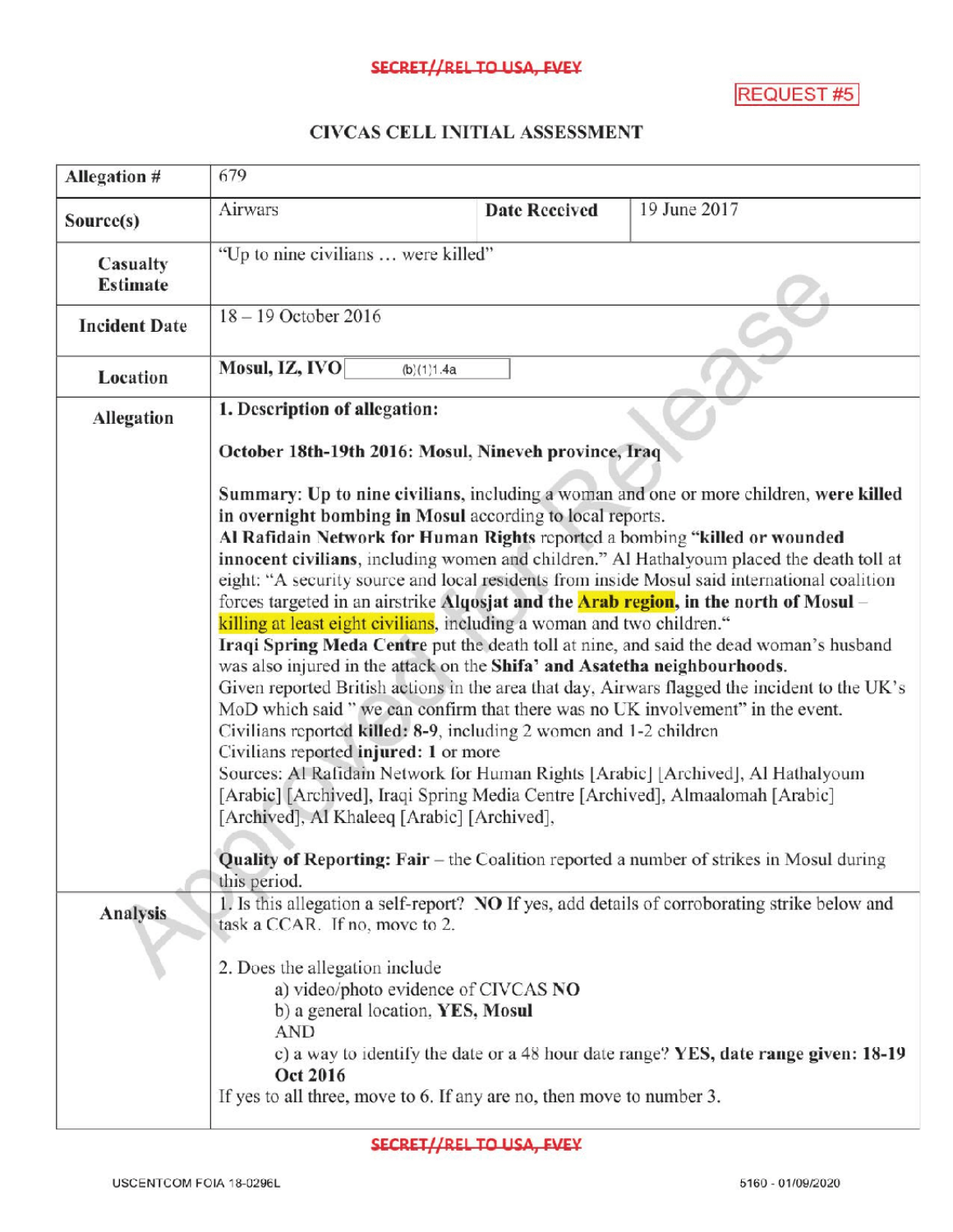|                                        | 3. Does the allegation contain a                                                                                                                                                                                                                                                                                                                                                                                                                                                                                                                                                                                                                  |
|----------------------------------------|---------------------------------------------------------------------------------------------------------------------------------------------------------------------------------------------------------------------------------------------------------------------------------------------------------------------------------------------------------------------------------------------------------------------------------------------------------------------------------------------------------------------------------------------------------------------------------------------------------------------------------------------------|
|                                        | a) General Day, YES<br><b>AND</b>                                                                                                                                                                                                                                                                                                                                                                                                                                                                                                                                                                                                                 |
|                                        | b) Specific location, e.g., MGRS or specific building? NO                                                                                                                                                                                                                                                                                                                                                                                                                                                                                                                                                                                         |
|                                        |                                                                                                                                                                                                                                                                                                                                                                                                                                                                                                                                                                                                                                                   |
|                                        | If yes to the two, then move to 6. If any are no, move to number 4.                                                                                                                                                                                                                                                                                                                                                                                                                                                                                                                                                                               |
|                                        | 4.a. Is the allegation from a single source (even if there are multiple sources, look at whether<br>the sources lack independence, i.e., all derived from one source)? NO If yes, move to 4.b. If<br>no, move to 5.                                                                                                                                                                                                                                                                                                                                                                                                                               |
|                                        | 4.b. Is the single source a high quality source OR does it provide specific facts that may                                                                                                                                                                                                                                                                                                                                                                                                                                                                                                                                                        |
|                                        | warrant a CCAR. If yes, move to 6. If no, then move to 4.c.<br>4.e. Has media interviewed witnesses and/or victims? If yes, then contact journalist and re-                                                                                                                                                                                                                                                                                                                                                                                                                                                                                       |
|                                        | assess. If no, then close the allegation.                                                                                                                                                                                                                                                                                                                                                                                                                                                                                                                                                                                                         |
|                                        |                                                                                                                                                                                                                                                                                                                                                                                                                                                                                                                                                                                                                                                   |
|                                        | 5.a. Are any of the sources high quality? YES If yes, move to 6. If no, move to 5.b.<br>5.b. Are there at least two corroborating sources (total of 3) that independently reported the<br>allegation, OR does it provide specific facts that may warrant a CCAR? If yes, move to 6.<br>If no, close the allegation.                                                                                                                                                                                                                                                                                                                               |
|                                        |                                                                                                                                                                                                                                                                                                                                                                                                                                                                                                                                                                                                                                                   |
|                                        | 6. Does the allegation contain sufficient information on the time, location and details to<br>make an assessment of credibility? Partially. Unable to locate the Alqosjat area;<br>however, the Arab region is assessed to be located IVO<br>Sufficient<br>(b)(1)1.4a<br>information to identify potentially corroborating strikes in the Arab region. Le., does<br>it provide enough information to determine the date within 48 hour; does it provide enough<br>information to determine a neighborhood, landmark, or other way to where the alleged<br>incident occurred within a .5km radius? If yes, move to 7. If no, close the allegation. |
|                                        | 7. Are there any potentially corroborating strikes? If yes, answer the below questions and                                                                                                                                                                                                                                                                                                                                                                                                                                                                                                                                                        |
|                                        | task CCAR. If no, close allegation.                                                                                                                                                                                                                                                                                                                                                                                                                                                                                                                                                                                                               |
|                                        |                                                                                                                                                                                                                                                                                                                                                                                                                                                                                                                                                                                                                                                   |
| <b>Non-US Coalition</b><br>Involvement | None                                                                                                                                                                                                                                                                                                                                                                                                                                                                                                                                                                                                                                              |
| <b>Decision</b>                        | CJFLCC check for potentially corroborating strikes IVO the Al Arab region, as defined<br>by the attached screan shot. If none found allegation will be closed at Initial Assessment.<br>Conduct CCAR as appropriate for any corroborating strikes identified.                                                                                                                                                                                                                                                                                                                                                                                     |
| Report<br><b>Approved By:</b>          | (b)(3) 10 USC 130b; (b)(6)                                                                                                                                                                                                                                                                                                                                                                                                                                                                                                                                                                                                                        |